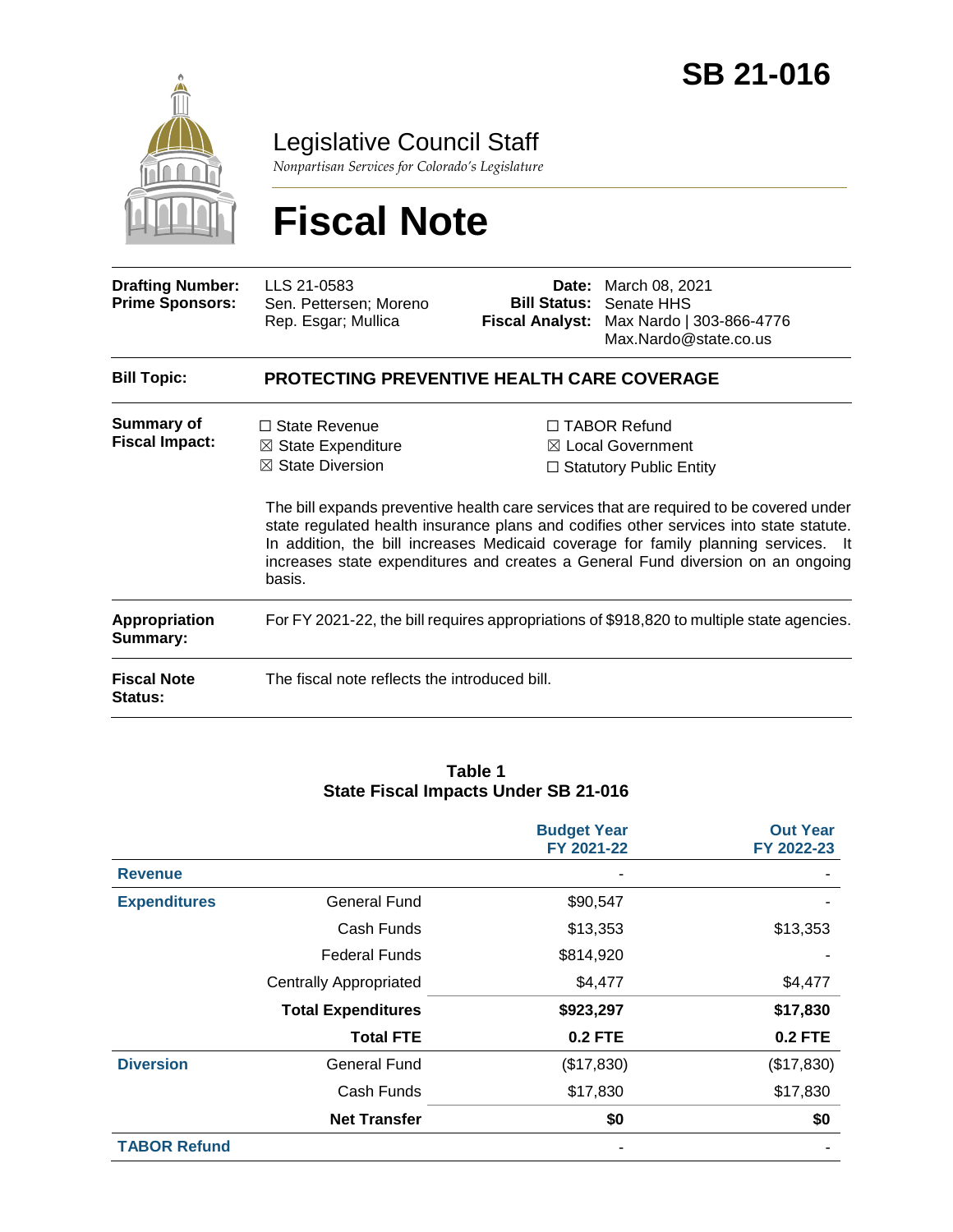### **Summary of Legislation**

Current law requires that the total cost of preventive health care services recommended by the U.S. Preventive Services Task Force with a grade of A or B be covered without cost sharing requirements by insurance plans under the jurisdiction of the Division of Insurance (DOI) in the Department of Regulatory Agencies (DORA). The bill codifies some of these preventive health care services, and adds or expands upon other required coverage, including:

- osteoporosis screening for individuals age 60-64;
- anemia screening;
- urinary incontinence screening; and
- screening and treatment of sexually transmitted infections (STIs).

In addition, the bill modifies requirements for health care providers and facilities when examining or treating a minor for an STI. The bill specifies that, if necessary, a provider must administer, dispense, or prescribe preventive measures or medications.

Lastly, the bill requires that Medicaid cover family planning and family planning-related services and establishes that such services must be provided without cost sharing for the client. The bill authorizes reimbursement for such services for any licensed health care provider.

### **Background**

The required preventive health care coverage provisions of the bill apply to health insurance plans that are subject to state regulation. There are three primary markets that are subject to state regulation: the individual, small-group, and large-group markets, with the exception of self-insured employers. About one million Coloradans receive health insurance through such plans. These provisions do not apply to Medicare, Medicaid, military plans, or self-insured employer-based health plans, which are regulated by the federal government.

### **State Diversions**

The bill diverts an estimated \$17,830 from the General Fund annually beginning in FY 2021-22 for plan review in DORA. This revenue diversion occurs because the bill increases costs in the DOI in DORA, which is funded with premium tax revenue that would otherwise be credited to the General Fund.

### **State Expenditures**

The bill increases state expenditures by \$923,297 and 0.2 FTE in FY 2020-21 and \$17,830 and 0.2 FTE in FY 2021-22 from state and federal funds. These costs are shown in Table 2 and described below.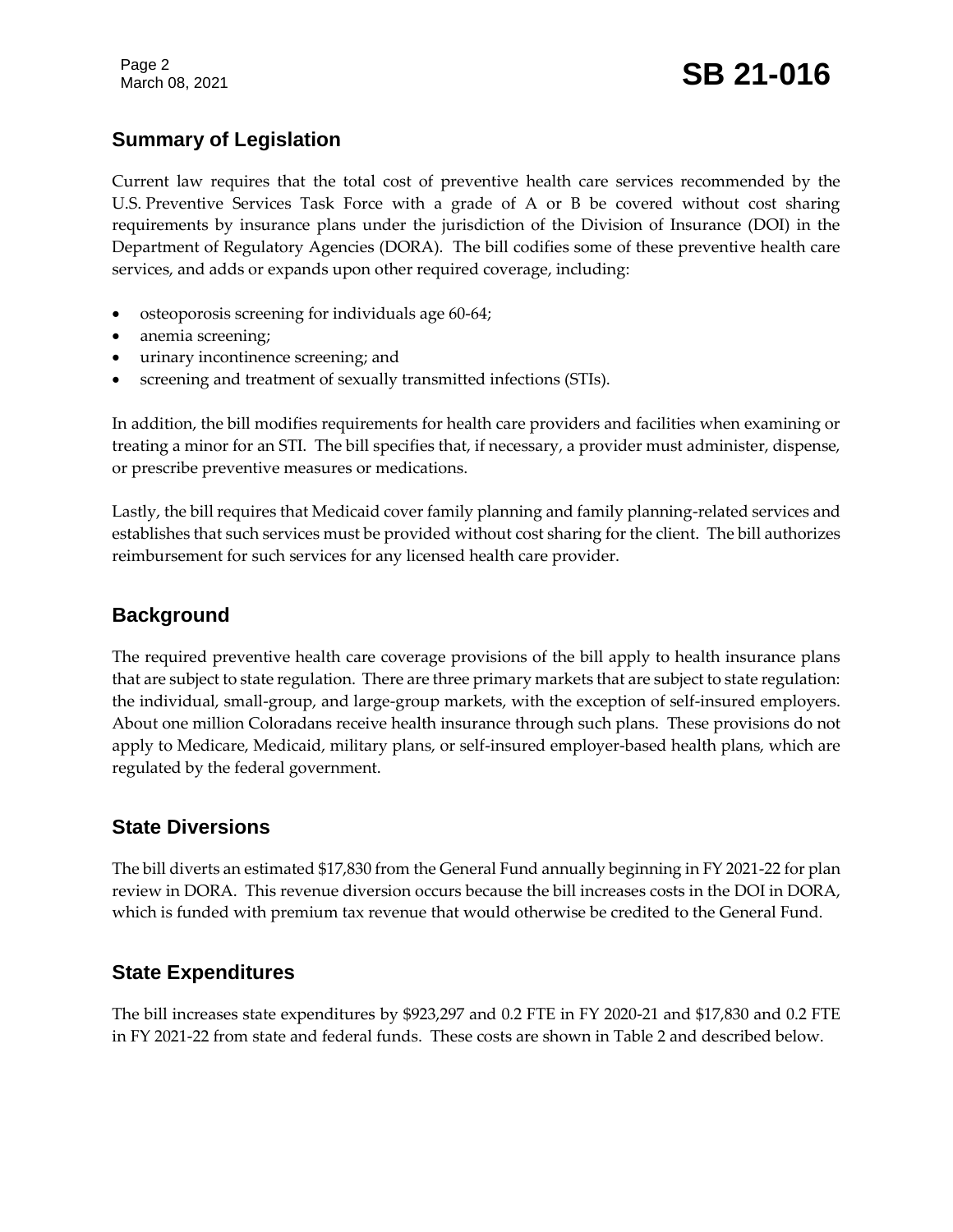| Table 2                             |  |  |  |  |  |
|-------------------------------------|--|--|--|--|--|
| <b>Expenditures Under SB 21-016</b> |  |  |  |  |  |

| <b>Cost Components</b>                         | FY 2021-22 | FY 2022-23 |
|------------------------------------------------|------------|------------|
| <b>Department of Regulatory Agencies</b>       |            |            |
| <b>Personal Services</b>                       | \$13,353   | \$13,353   |
| Centrally Appropriated Costs <sup>1</sup>      | \$4,477    | \$4,477    |
| FTE - Personal Services                        | $0.2$ FTE  | $0.2$ FTE  |
| <b>DORA Subtotal</b>                           | \$17,830   | \$17,830   |
| Department of Health Care Policy and Financing |            |            |
| <b>MMIS Programming</b>                        | \$848,467  |            |
| PBMS Programming                               | \$57,000   |            |
| <b>HCPF Subtotal</b> (90 percent federal)      | \$905,467  | \$0        |
| Total                                          | \$923,297  | \$17,830   |
| <b>Total FTE</b>                               | $0.2$ FTE  | $0.2$ FTE  |

<sup>1</sup>*Centrally appropriated costs are not included in the bill's appropriation.*

**Department of Health Care Policy and Financing.** Medicaid currently covers family planning and family planning-related services and does not require a copay if the services are focused on preventing, delaying, or planning for a pregnancy, which includes contraceptives and sterilization services. Expanding services that are exempt from copays will increase state costs in some cases, though the specific services that are exempt under the bill have not yet been identified. This impact is mitigated by a federal requirement that Medicaid only charge up to 5 percent of a member's income in copays, meaning that exempting these services from copays could increase copays for other services for some members until the cap is reached. HCPF will account for any increases in provider payments due to copay exemptions through the annual budget process.

In order to implement these changes, updates are required to the Medicaid Management Information System (MMIS) and Pharmacy Benefit Management System (PBMS) to identify diagnosis codes related to family planning visits and exempt all associated services from copays. The fiscal note estimates these updates will require a combined workload of 7,410 hours of work at a blended rate of \$122 per hour. Of these costs, \$90,547 (10 percent) are from the General Fund and \$814,920 (90 percent) are from federal funds.

**Department of Regulatory Agencies.** The DOI will review filings for each health benefit plan subject to the bill, which includes all individual, small group, and large group plans that are not self-insured. The fiscal note assumes that DOI will review 800 applicable plans each year, and that each review will require thirty minutes to ensure preventive services are contained in each form filing and are appropriately reflected in rate filings and communicated to policyholders. This workload requires 0.2 FTE of a rate and financial analyst. Costs are paid from the DOI Cash Fund.